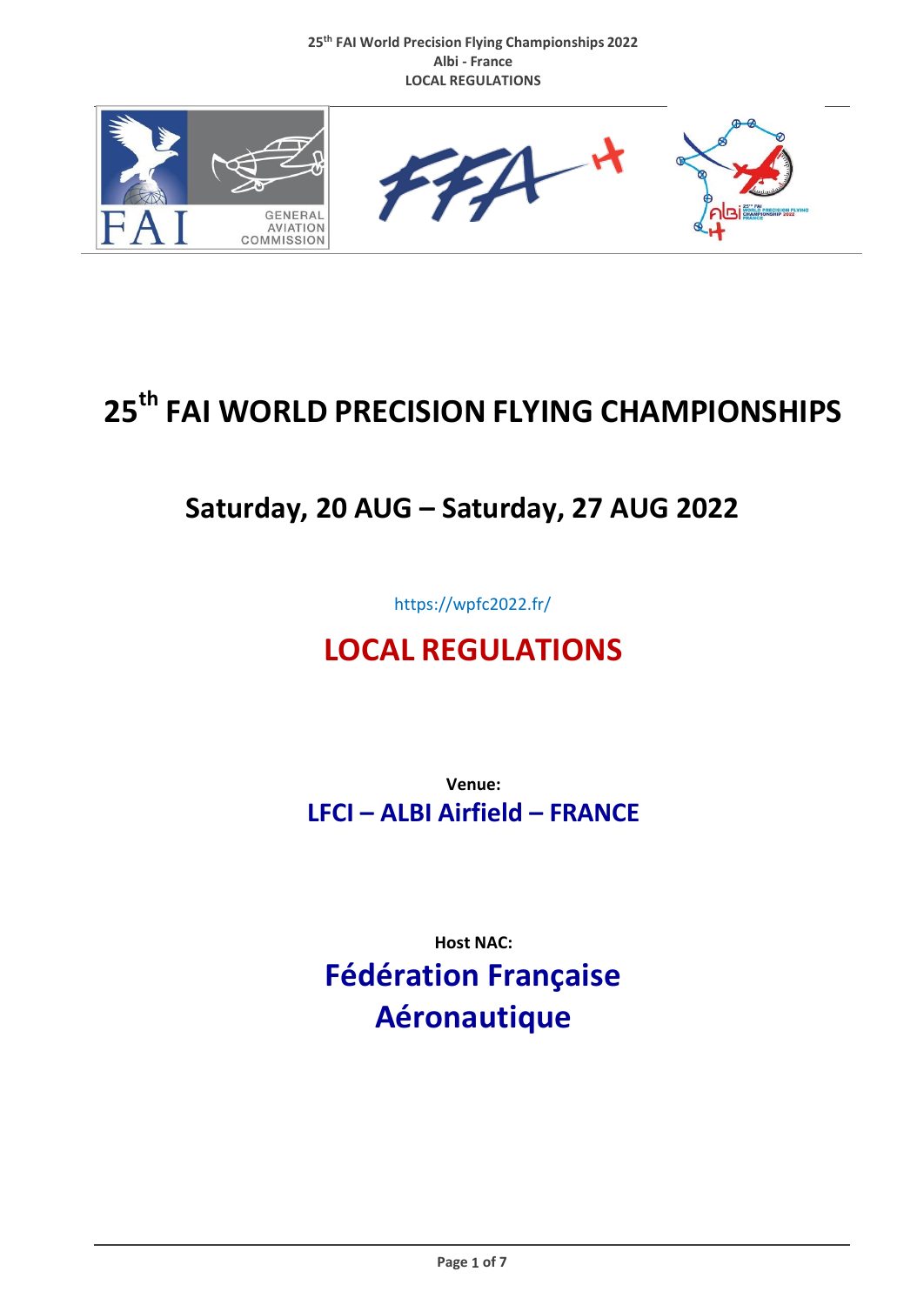# **1 INTRODUCTION**

The following local regulations for the 25<sup>rd</sup> World Precision Flying Championships should be used together with the FAI Sporting Code - General Section and Section 2, Rules and Regulations for FAI Precision Flying Championships, Rules and the other FAI documents for organizing of FAI First Category Events.

# **2 ORGANISER**

The 25<sup>rd</sup> World Precision Flying Championships will be organized by the French Aeronautical Fédération (FFA).

# **2.1 Championship Officials**

| President of the Jury<br>Jury Member<br>Jury Member | Hans SCHWEBEL, RSA<br>Manfred KUNSCHITZ, AUT<br>Krysztof LENARTOWICZ, POL |
|-----------------------------------------------------|---------------------------------------------------------------------------|
| International Chief Judge                           | Andrzej OSOWSKI, POL                                                      |
| Local Chief Judge                                   | Jacques CARRIQUIRIBERRY, FRA                                              |

| LUCAI CHICI JUUKE           | Jacques CARRIQUIRIDERRIT, FR |
|-----------------------------|------------------------------|
| <b>Scoring Manager</b>      | Thomas WEISE, GER            |
| Assistant                   | Joël TREMBLET, FRA           |
| <b>Competition Director</b> | Philippe MULLER, FRA         |
| Route Planner               | Bertrand DE GREEF, FRA       |

# **3 PLACE**

The Championships will take place at airfield ALBI Le SEQUESTRE, France.

| Location           | 2,5 KM SW ALBI (81 TARN)                   |
|--------------------|--------------------------------------------|
|                    | 37 NM and 062° from Toulouse Intl Airport, |
| Airfield           | ALBI Le SEQUESTRE, LFCI                    |
| Adress             | Aérodrome 81990 Le Séquestre               |
| Coordinates        | 43°54'48"N 002 °07'00"E                    |
| ELEV               | 565 FT                                     |
| <b>FREQ</b>        | 118.950 MHz                                |
| <b>RWY</b>         | 09 / 27 - 1200 M x 30 M PAVED              |
| Availability       | DAY-VFR                                    |
| Customs            | O/R                                        |
| Aerodrome operator | Albi City                                  |
|                    | 16, rue de l'hôtel de ville                |
|                    | 81023 ALBI CEDEX 09 (France)               |
|                    | Phone number: +335 63 54 38 49             |
|                    | E-mail: twr@aerodrome-albi.fr              |

More details: see visual approach and landing charts in France on web site here :  $\mathbf{B}$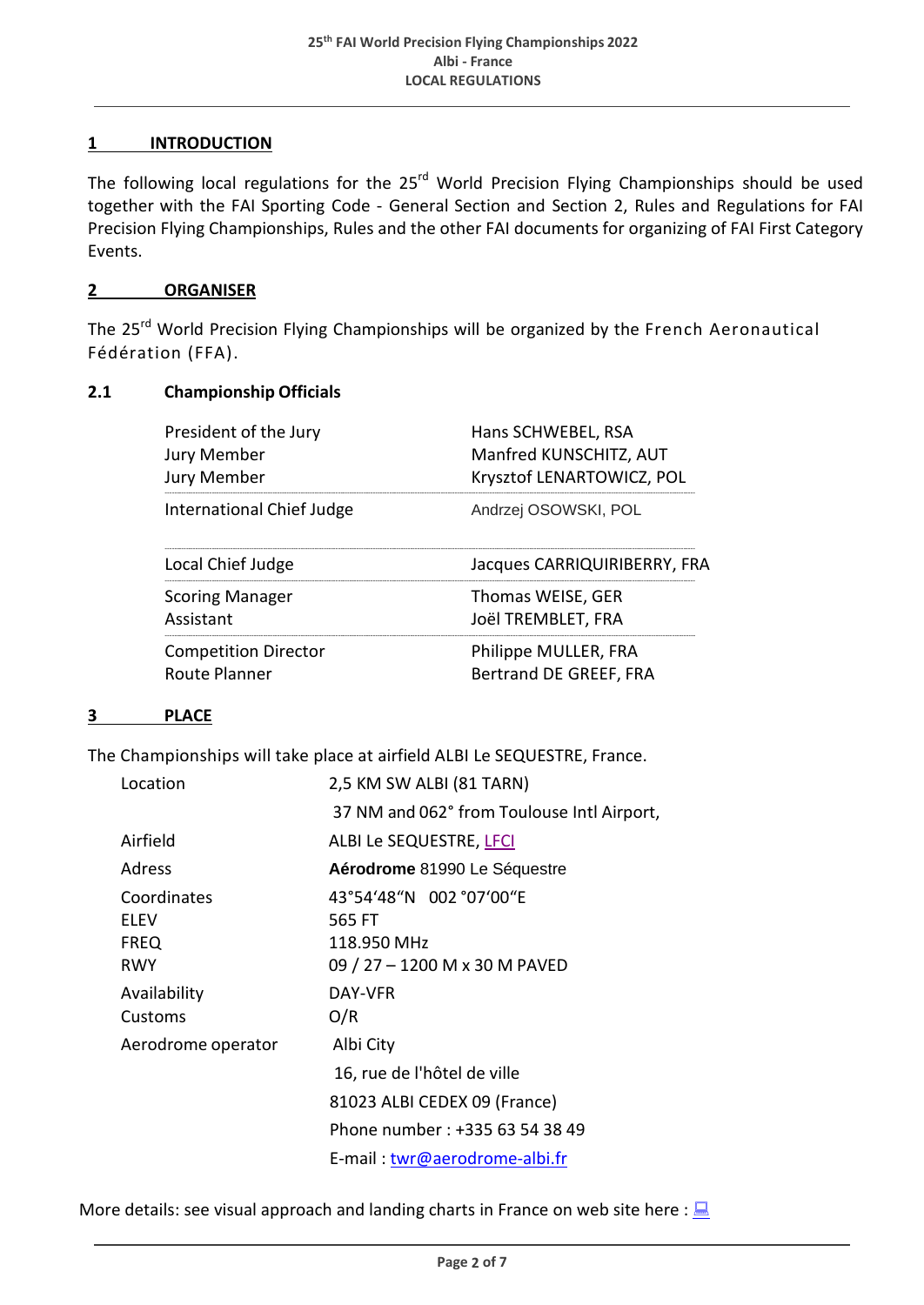# **4 DATE**

| 20 AUG 2022 | Final registration, GENERAL BRIEFING, OPENING CEREMONY |
|-------------|--------------------------------------------------------|
| 21 AUG 2022 | <b>Official Landing Practice</b>                       |
| 22 AUG 2022 | <b>LANDING TEST</b>                                    |
| 23 AUG 2022 | $1st$ NAVIGATION                                       |
| 24 AUG 2022 | 2 <sup>nd</sup> NAVIGATION                             |
| 25 AUG 2022 | 3 <sup>rd</sup> NAVIGATION                             |
| 26 AUG 2022 | Reserve Day or Excursion and CLOSING DINNER            |
| 27 AUG 2022 | <b>AWARDS CEREMONY and Departures</b>                  |
|             | Mon 15 - Fri 19 AUG 2022 Practice days                 |

Only the Competition Director may change this schedule.

# **5 ENTRIES**

# **5.1 Preliminary Entry Forms**

Should be sent *not later than 31st of January 2022* to the address stated in Chapter 15.

A confirmation of all received Preliminary Entries will be sent to the nominating NAC and a complete list will be published on the competition's website.

# **5.2 Official Entries**

Entry Fees (see C.6) should be arrived *not later than 30th of April 2022* at the address stated in C.15 and the bank account stated in C.6.1.

# **5.3 Late Entries**

Late Entries received *after 30th of April 2022* may be accepted if there are vacancies, at the discretion of the

Organizer and in combination with payment of the fee for late entry stated in C.6.

If a NAC sends a final entry but fails to pay the required entry fee, that NAC shall lose its right to participate in this and subsequent General Aviation Commission events until the fee is paid.

# **5.4 List of Official Entries**

A final confirmation of all received Official Entries will be sent *on 10th of July 2022* to all nominating NACs and a complete list will be published on the competition's website.

# **5.5 Non acceptance of Entries**

Entries received after *30th of June 2022* will not be accepted. Up to the official start of the championship only changes of entries according to C.5.2 and C.5.3 may be accepted by the organizer.

# **6 ENTRY FEES**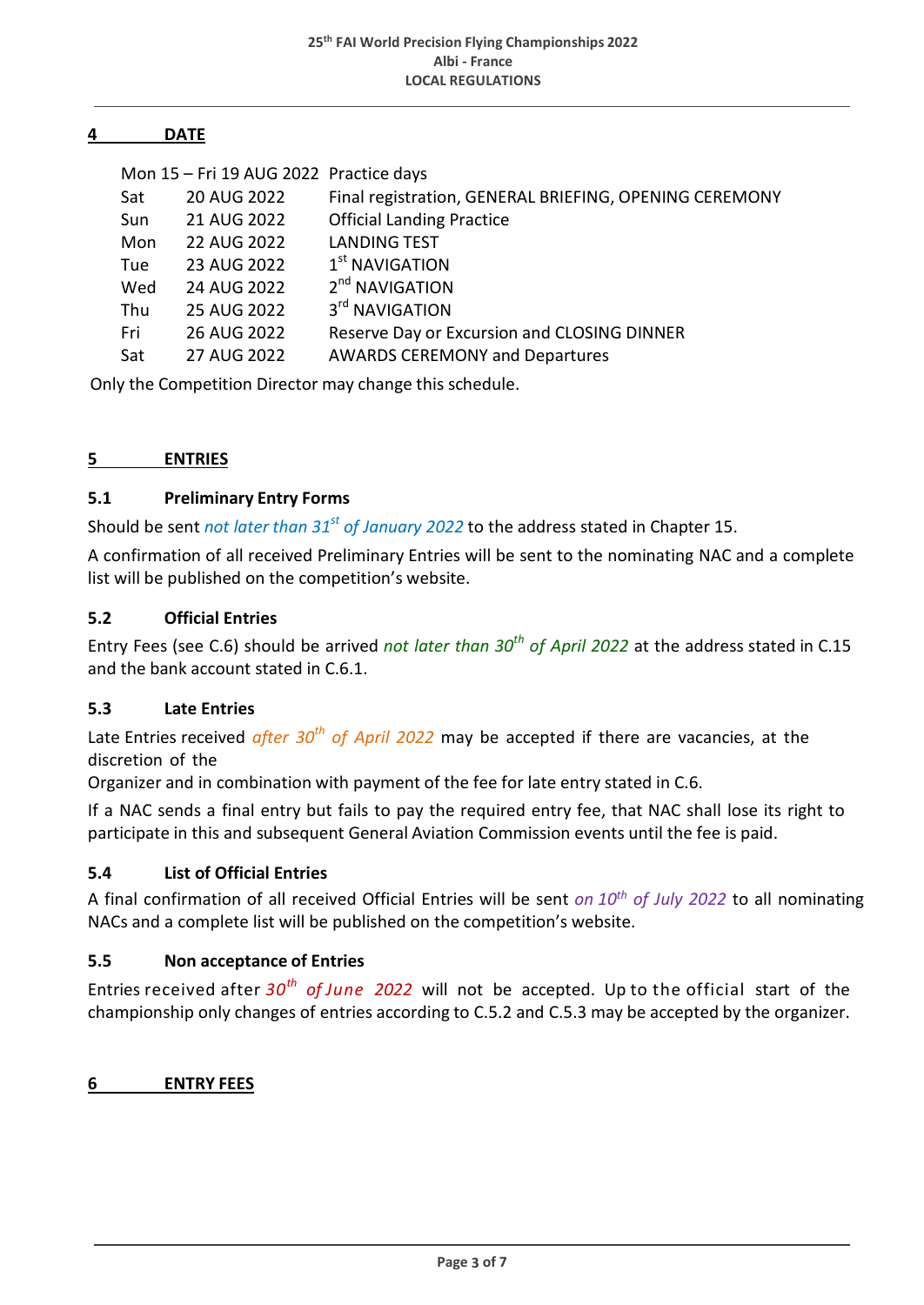# **6.1 Entry fee**

| for each personal aircraft $\ldots$ $\ldots$ $\ldots$ $\ldots$ $\ldots$ $\ldots$ $\ldots$                                                                                                                                         | none  |
|-----------------------------------------------------------------------------------------------------------------------------------------------------------------------------------------------------------------------------------|-------|
| In standard hotel (IBIS)                                                                                                                                                                                                          |       |
| for each Pilot $\ldots$ $\ldots$ $\ldots$ $\ldots$ $\ldots$ $\ldots$ $\ldots$                                                                                                                                                     | 1200€ |
|                                                                                                                                                                                                                                   | 1000€ |
| for 1 International Judge per NAC $\ldots$ $\ldots$ $\ldots$                                                                                                                                                                      | 600€  |
| for Additional Judges and/or Supporters                                                                                                                                                                                           | 800€  |
|                                                                                                                                                                                                                                   | 250€  |
| $\frac{1}{2}$ . The state of the state of the state of the state of the state of the state of the state of the state of the state of the state of the state of the state of the state of the state of the state of the state of t |       |

For extra night before/after competition contact the hotel directly

# **In Superior hotel (Mercure)**

|                                                                       | 1400€ |
|-----------------------------------------------------------------------|-------|
|                                                                       | 1200€ |
|                                                                       | 700€  |
| for Additional Judges and/or Supporters                               | 1000€ |
| for single room additional fee of $\ldots$ $\ldots$ $\ldots$ $\ldots$ | 300€  |
| For extra night before/after competition contact the hotel directly   |       |

Fees includes, between opening and closing of the championship,

- $\checkmark$  opening/closing ceremony (2)
- $\checkmark$  accommodation in double rooms incl. breakfast (7)
- $\checkmark$  lunch at the airfield (6)
- $\checkmark$  dinner at the airfield (5)
- $\checkmark$  transportation to/from the airfield/accommodation
- $\checkmark$  envelopes for training stages, excl. maps (3)
- $\checkmark$  envelopes for navigation tests, incl. maps

---------------------------------------------------------------------------------------------------------------------------------------------------------------------------------------------------------------------------------------------------------------------------------------- Surcharge for Late Entry (per person) ...  $\ldots$  ...  $\ldots$  ...  $\ldots$  ...  $\ldots$  ...  $\ldots$  200  $\epsilon$ ----------------------------------------------------------------------------------------------------------------------------------------------------------------------------------------------------------------------------------------------------------------------------------------

Rates may be changed due to unforeseen inflation or changes in fiscal legislation in France.

Payment of Entry Fees shall be made by bank transfer. All transfer and exchange fees shall be paid by the sender.

All Fees must be paid to:

Account name: FFA WPFC 2022 Name of Bank: BNP Paribas IBAN FR76 3000 4028 3700 0111 7856 794 BIC BNPAFRPPXXX Designated use WPFC - 2022 - Albi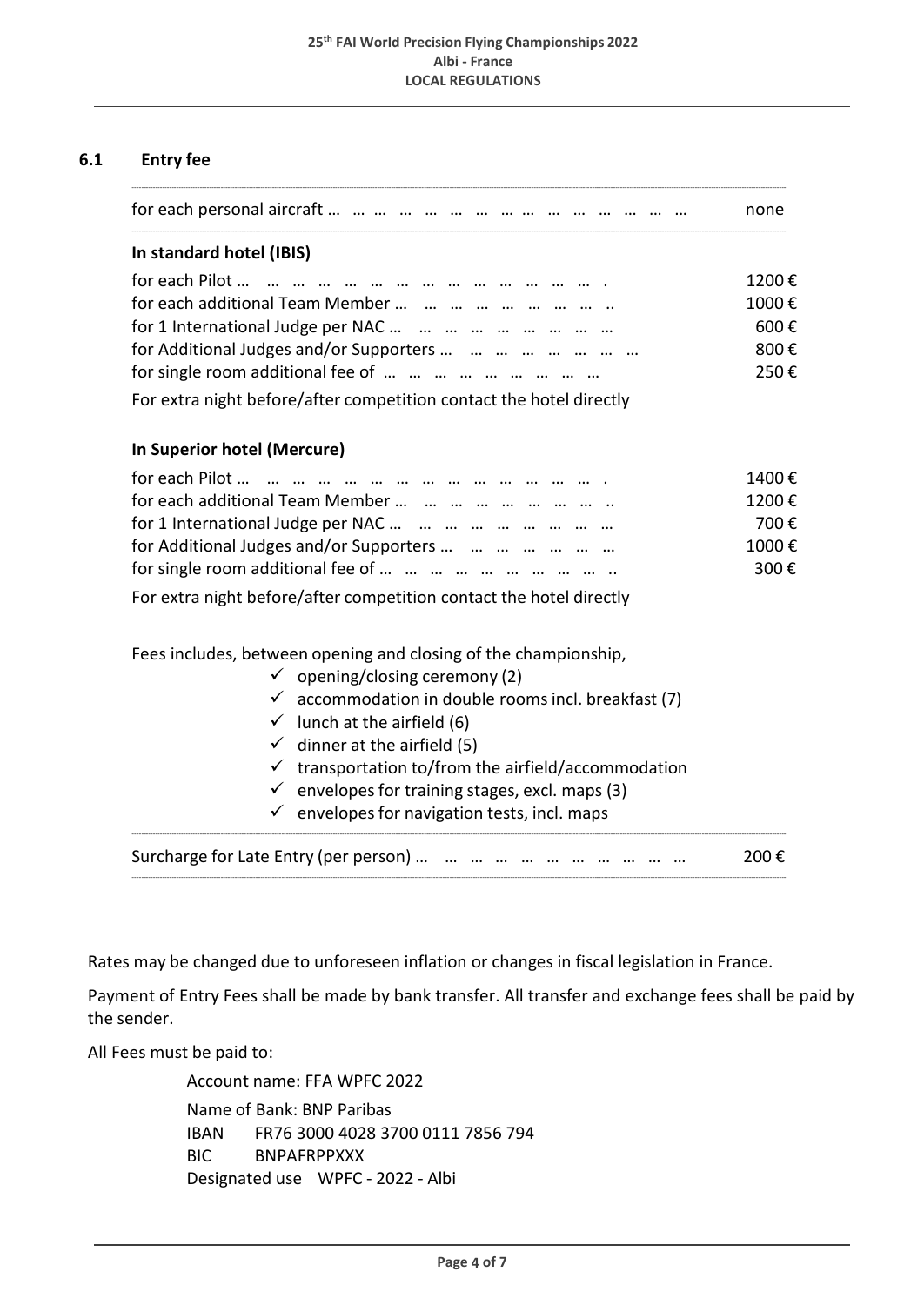**6.2 Each Entry Form** is regarded as accepted only if acknowledged by the organizer. The acknowledgement will only be given if the full appropriate Entry Fee has been received by the organizer.

**6.3 The entry fee** for the Championship includes all items stated under C.6.1.

**6.4 Cancellations** of entries are possible *latest by 30 th of April 2022 without deduction* of an administration fee. *From the 1 st of May 2022* on, any cancellation will be deducted by *10%* of each the entry fee. If a cancellation will be received *later than by 30th of June 2022* only *50 %* of the entry fee can be reimbursed.

# **7 TEAM MEMBERS**

**7.1 A team manager** who preferably should not be a competing pilot shall head each national team.

**7.2 Each participating country** is allowed to send a maximum of 10 competing pilots and a team manager. If a NAC sends more than 5 competing pilots, 5 pilots must be pre-declared for the team competition. (According to Rules and Regulation for FAI Precision Flying Championships A.0.2)

**7.3 Each participating country** is entitled to provide International Judges. (According to Paragraph D.3 of the Rules and Regulations for FAI Precision Flying Championships).

**7.4 Each competing pilot** shall possess a valid license and must have a valid FAI Sporting Licence.

# **7.5 Validation of license**

The pilots must be able to document in the form of declaration of the respective countries authorities that their certificate is in accordance with ICAO Annex I. If the evidence is not sufficient, pilot training may be needed to fulfill the requirements as imposed to be flying in a French registered aircraft. Furthermore, pilots must document a radio license with a language level of English equivalent to a minimum of grade 4 according to FCL.055 and a valid medical certificate.

# **8 AIRCRAFT AND INSURANCE**

**8.1 Each competing aircraft** must possess a Certificate of Airworthiness and must be operated in accordance with the aircraft manual.

**8.2 Each competing aircraft** arriving in France must be able to present the policy with a copy in English, certified by the Insurance Company. All aircraft using the French airspace must be insured for the liability of damages caused by operation of the aircraft to third parties covering a minimum amount in SDR (Special Drawing Rights) according with the following MTOW:

- Up to 1000 kg 1.500.000 SDR (approx. 1.800.000 €)
- From 1000 kg to 2700 kg 3.000.000 SDR (approx. 3.600.000  $\epsilon$ )

Each aircraft must have a Certificate of Insurance against Third Party Legal Liability.

The Insurance certificate must cover the aircraft for use in competition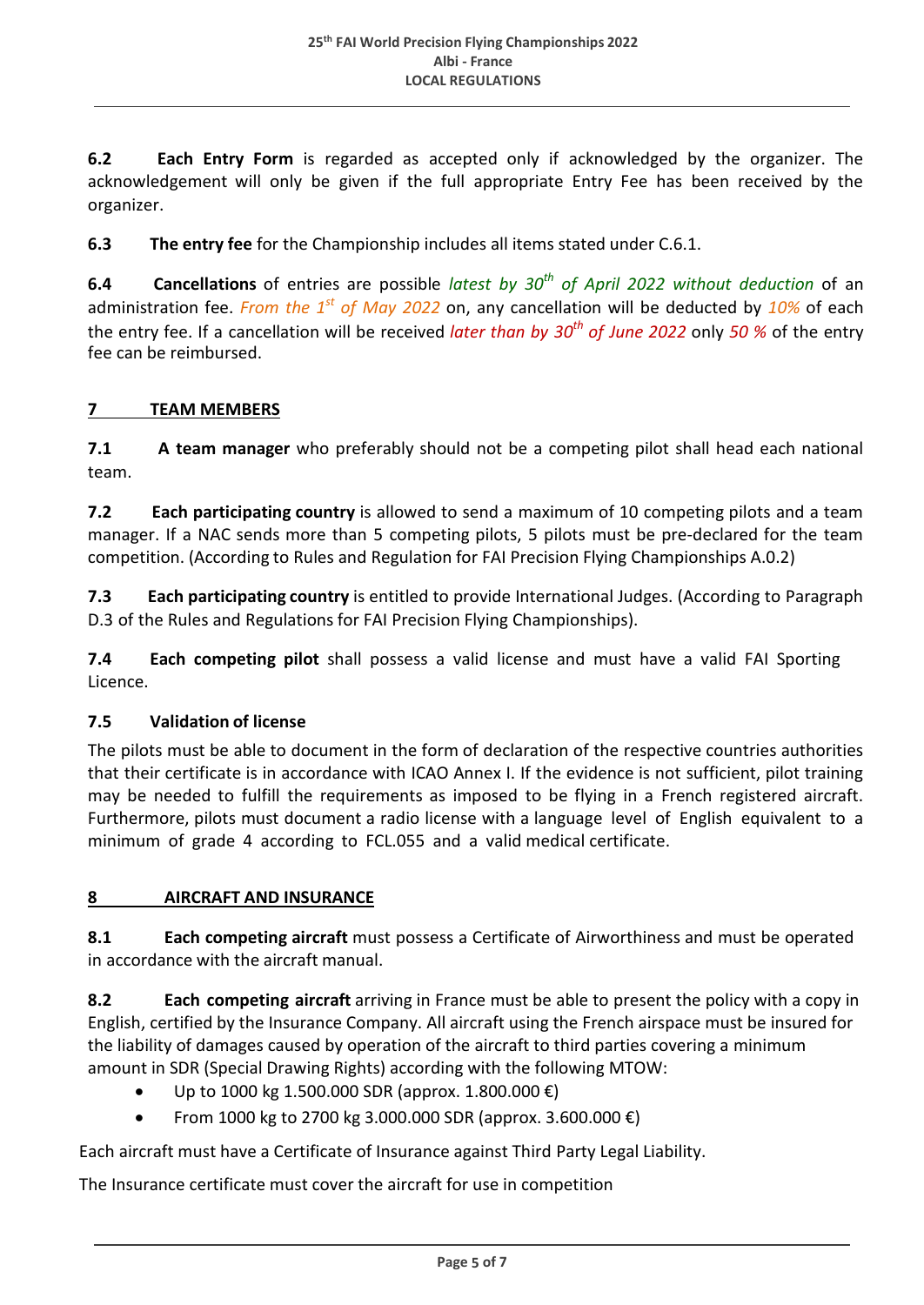**8.3** Health and Injury Insurance is entirely on the Participants' own responsibility. The organizer cannot take any responsibility for personal injury or health issues for the participants.

# **9 ARRIVALS**

**9.1** When arriving by airline, the nearest airport is Toulouse International Airport 80 km away from the competition site and to reach within 50 minutes by car. Arrivals with own aircraft can be planned directly to the Airfield of Albi. More information will follow in Championships Information Bulletins.

# **10 LANGUAGE**

All rules, regulations, information, briefings, and tasks for competitors will be in English language only.

# **11 BRIEFINGS**

**11.1 All briefings** will be in accordance with the current FAI PRECISION FLYING CHAMPIONSHIP Rules.

**11.2 Opening briefing** on competition rules, regulations, and other information, mandatory for all participating pilots and team managers will be on the *20 th of August 2022*.

**11.3 Special judges briefing**, mandatory for all international judges, judges, observers, local judges, members of computer center and helpers will be on the *20 th of August 2022*.

**11.4 During competition** days a daily MET Briefing will be held. All information will be posted on the Information Board.

# **12 SPECIFIC RULES**

# **12.1 Aircraft rental**

**12.1.1 The following types of aircraft** are expected to be available for rent: (Rental fees may be subject to change, see remark C.12.1.3

| Cessna 150/152 | 110€/h |
|----------------|--------|
| Cessna172      | 130€/h |

Requests shall be stated in the Preliminary Entry Form and sent to the organizer up to the published date in C.5.1 (*31st of January 2022*) and only will be confirmed if the full Entry Fee has been paid is paid latest by the given date in C.5.3 (*30 th of April 2022*).

All participants from oversea countries will be in favor to rent, if less than requested aircraft would be available.

**12.1.2 The renting of aircraft** is anticipated to be handled by the organizer. Price should be including aircraft insurance.